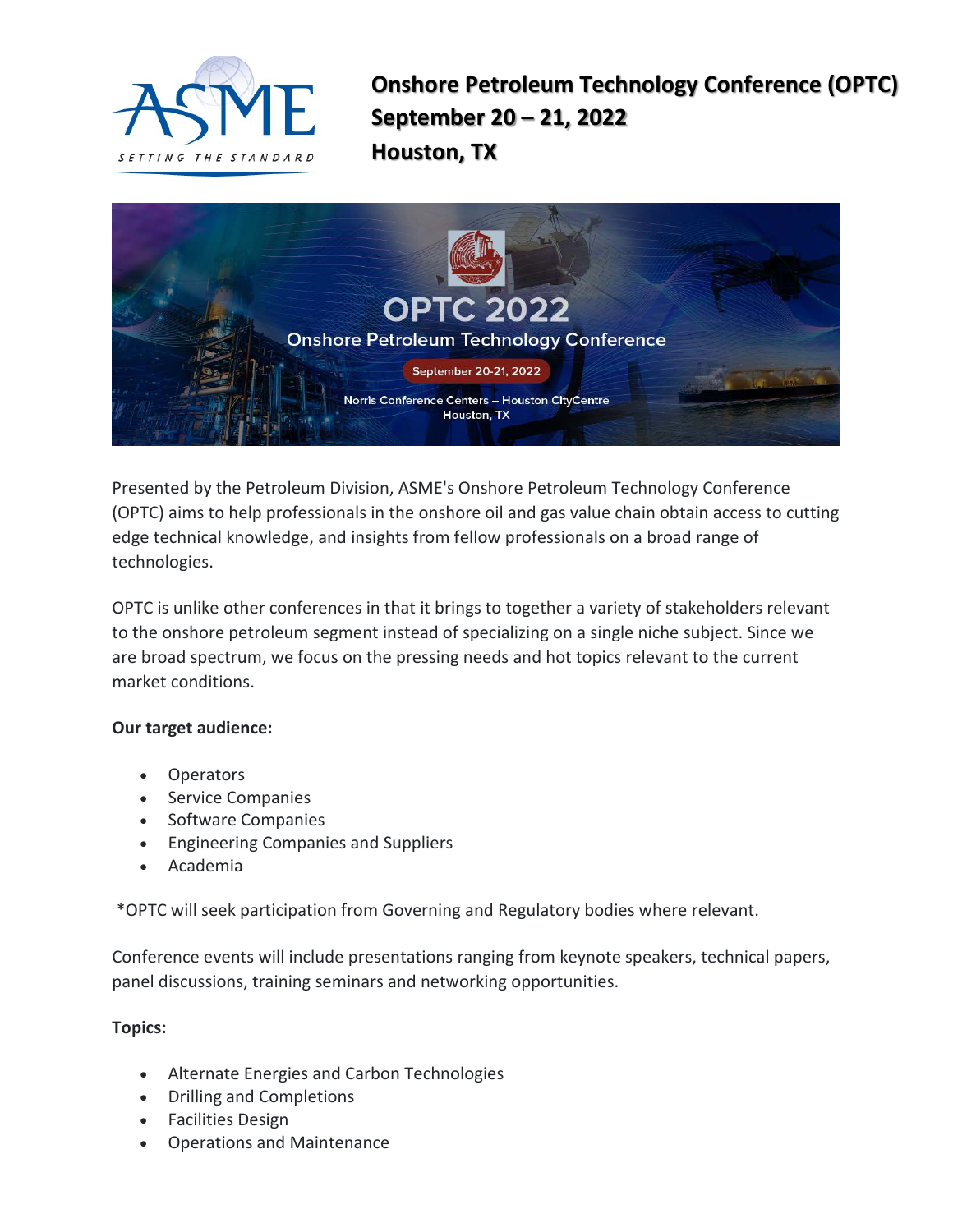- Refining and Fractionation
- LNG and Transportation
- Digitization and Electrification
- Drones and Robotics
- Health, Safety and Environment
- Environment, Social and Governance (ESG)
- Business and Project Management
- Student and Early Career Outreach

# **SPONSORSHIP PROSPECTUS**

# **PLATINUM \$10,000**

### **Choose one from these exclusive options:**

**Conference Opening Reception -** Your company will be announced as a platinum sponsor at the reception and your logo will be displayed prominently inside and outside the reception. Your company will also have a reserved table at the reception**.** A highly anticipated event after not having been together in this context for some time.

**Lanyard Sponsor -** Your company's logo will be printed on the lanyards worn by conference delegates for the duration of the conference.

**Plenary Sessions** – The plenary sessions bring together attendees to learn about the latest research and advances in the field. Company name and logo will be prominently displayed inside the plenary session room and the company name will be announced as a sponsor during the plenary session.

### **Sponsor benefits include:**

- 1 Tabletop Exhibit
- 1/2 Page Ad in the Conference Program
- 2 Complimentary Full Conference Registrations
- Promotional Material distributed at Registration
- Logo in Conference Program and on Conference website
- Sponsor Recognition at Keynote Address
- Your Logo listed as a Platinum Sponsor on each conference badge

## GOLD \$5,000

### **Choose one from these exclusive options:**

**Special Welcome Gift -** Your company's logo will be printed on a conference gift given to all attendees. (i.e., Portfolio, Pen, Masks, USB Drives)

**Daily Meal Program -** Your company's name and logo will be prominently displayed inside or outside the meal area (i.e., Breakfast meal or Lunch meal)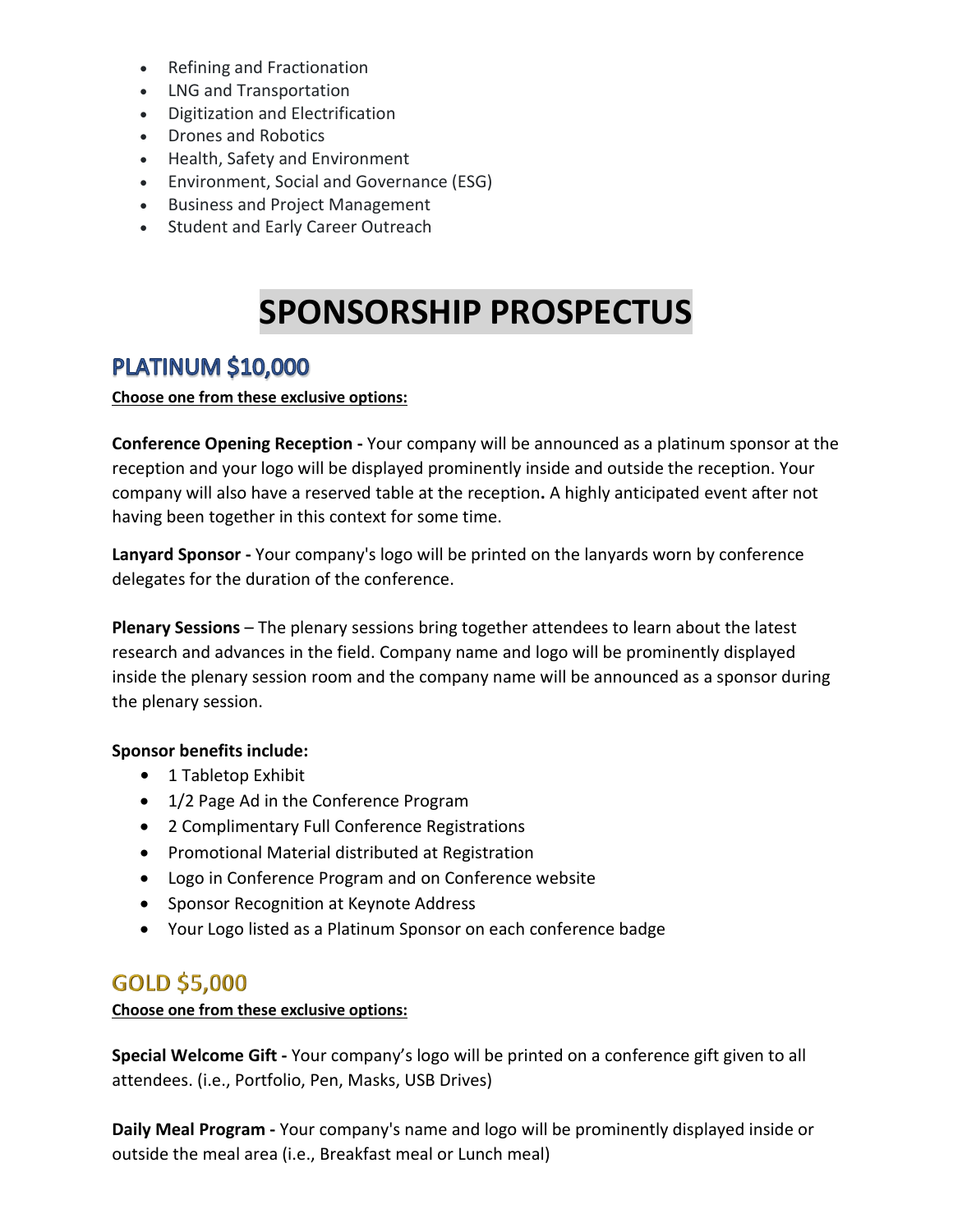**Conference Proceedings -** Your company name and logo will be placed on the Conference Proceedings. Your Logo will also appear on the Sponsorship signage.

## **Sponsor benefits include:**

- 1 Tabletop Exhibit
- 1/4 Page Ad in the Conference Program
- 1 Complimentary Full Conference Registration
- Promotional Material distributed at Registration
- Logo in Conference Program and on Conference website
- Sponsor Recognition at Keynote Address

## **SILVER \$3,500**

**Daily Refreshment Break -** Your Company name and logo will be prominently displayed at the break areas on the day of your choice.

### **Sponsor benefits include:**

- 1 Tabletop Exhibit
- 1/4 Page Ad in the Conference Program
- 1 Complimentary Full Conference Registration
- Promotional Material distributed at Registration
- Logo in Conference Program and on Conference website
- Sponsor Recognition at Keynote Address

## **Bronze \$2,500**

### **Sponsor benefits include:**

- 1 Tabletop Exhibit
- 1 Quarter Page acknowledgement in the Conference Digital Program
- Acknowledgement on the conference website with a link to your website

# **Technology Showcase \$7,500**

**Tech Showcase Event** – Your company's logo will be prominently displayed at the Technology Showcase.

### **Sponsor benefits include:**

- Promotional Material distributed at Registration
- Name and logo at showcase area
- Sponsor Recognition at Keynote Address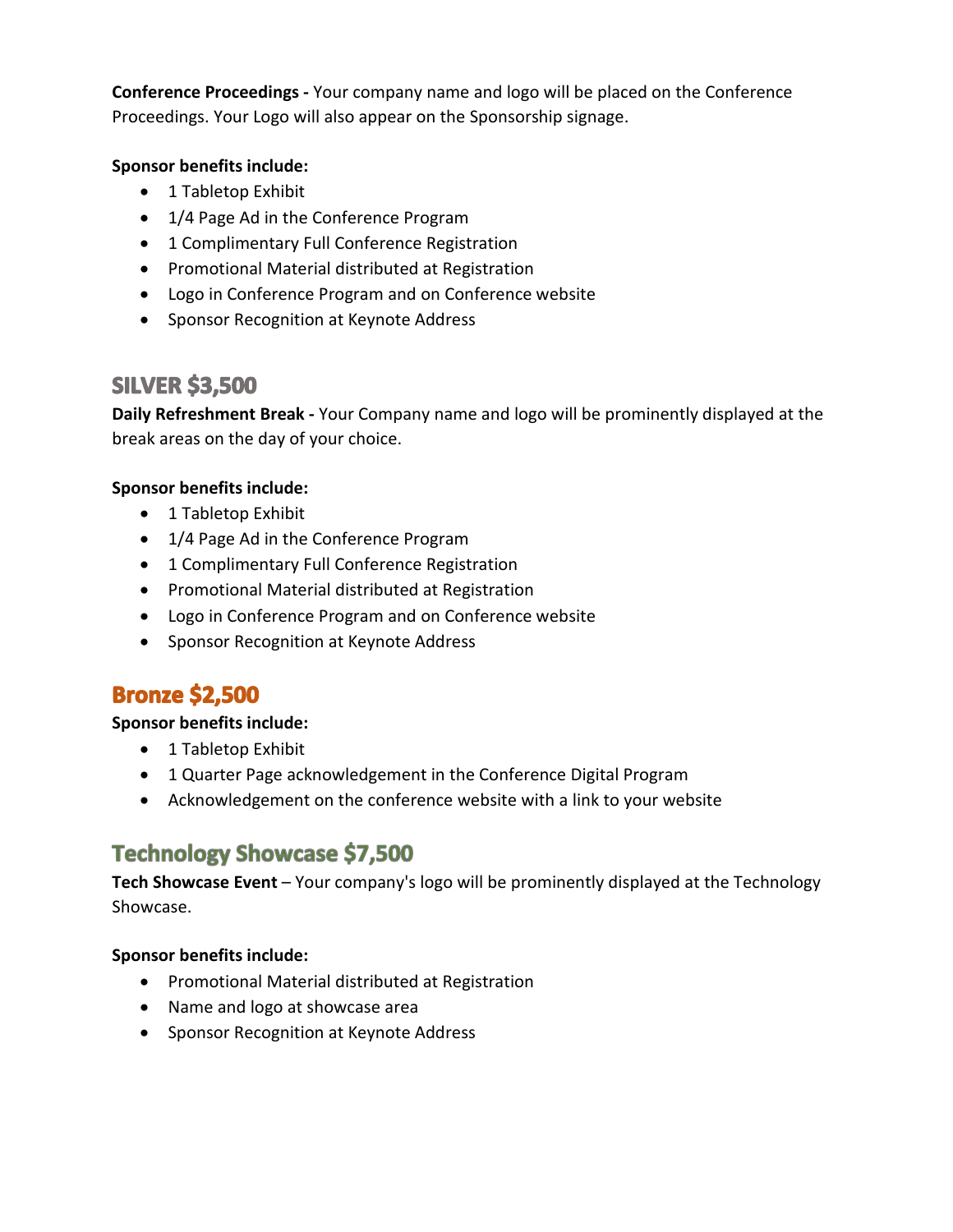# **Tabletop Exhibit Only**

Participate in the tabletop exhibition and you'll have the opportunity to network with delegates, present your products, generate sales leads, and raise your profile within the petroleum industry.

# Tabletop Exhibition \$1,000

Each exhibit package includes:

- Tabletop Exhibit one table and two chairs and an exhibitor name card to identify reserved location
- Recognition You'll be recognized as an exhibitor on event signage and on the conference website.
- Advertisement Your company's participation and table will be acknowledged in the conference digital program.

# **Please fill out and return the below form**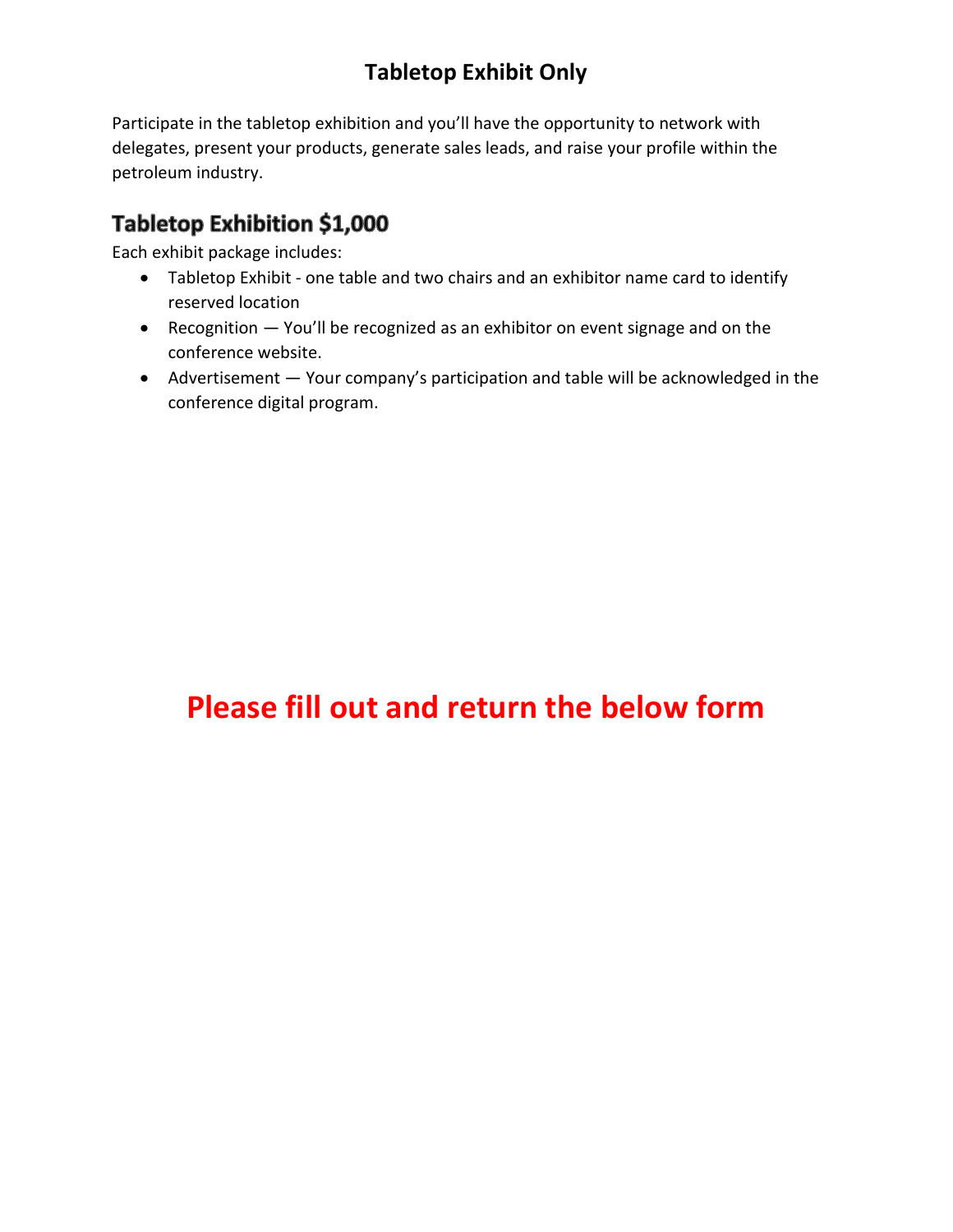## **SPONSOR CONTACT INFORMATION**

Please complete and return via email to Colleen Seaver: [seaverc@asme.org](mailto:seaverc@asme.org)

| <b>Institution/Company</b>         |                                  |
|------------------------------------|----------------------------------|
| Name:                              |                                  |
| Website:                           |                                  |
| <b>Main Contact:</b>               |                                  |
| Title:                             |                                  |
| Email:                             |                                  |
| Telephone:                         |                                  |
| <b>Institution Address:</b>        |                                  |
|                                    |                                  |
| <b>Package Selection: (in USD)</b> | [] PLATINUM SPONSOR - \$10,000   |
|                                    | [] GOLD SPONSOR - \$5,000        |
|                                    | [] SILVER SPONSOR - \$3,500      |
|                                    | [] BRONZE SPONSOR - \$2,500      |
|                                    | [] TECHNOLOGY SHOWCASE - \$7,500 |
|                                    | [] EXHIBIT TABLE - \$1,000       |
|                                    |                                  |
| I have read the Terms &            | [] - Initials:<br>Date:          |
| <b>Conditions</b>                  | Signature:                       |

### **TERMS & CONDITIONS**

### **Payment**

**[ ] Invoice -** Upon receipt of this signed agreement you will be invoiced. Payment is due 10 days from receipt of invoice.

**[ ] Credit Card -** If paying by credit card, a secure link will be sent to you.

### **Management and Sponsor**

The term "Management" as used herein shall define the personnel and agents of the American Society of Mechanical Engineers (ASME) to produce this event. The term "Sponsor" shall define the company and its personnel and agents selecting to participate in the Sponsor. Once Sponsor has executed this agreement by means of a signature, all terms shall become binding.

### **Exhibiting Companies and Products**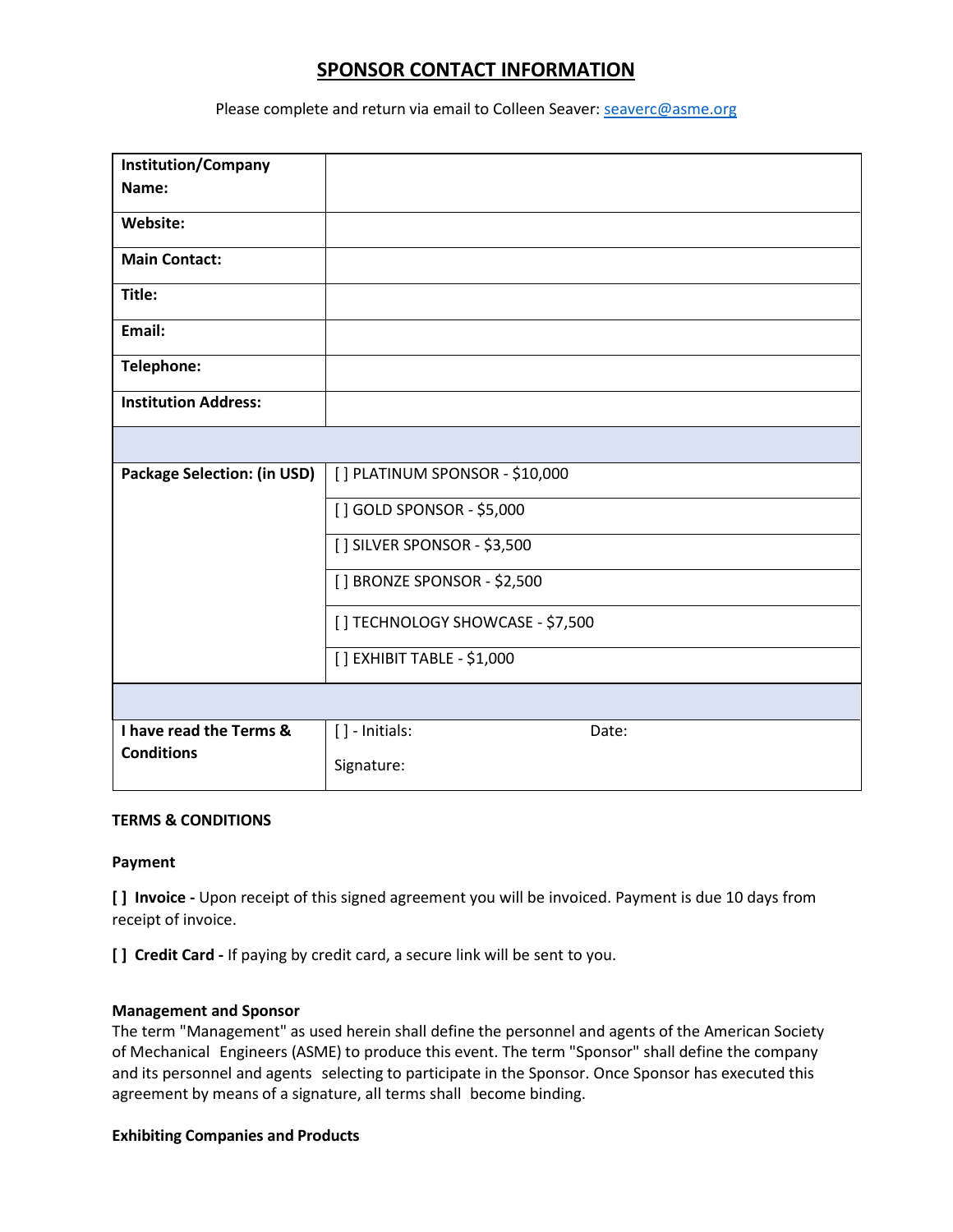Management has the sole right to determine eligibility for a product or a company in its conference. Sponsor may display or advertise only goods and services normally manufactured or offered during its business.

- Sponsorships will not be activated, or benefits implemented until payment is received in full.

### **Exhibit Space Rules and Contractor Services**

Management shall have full discretion regarding items to be displayed during the conference and control over attendance policies at all times. All Exhibitors agree to staff their booth(s) during exposition hours.

### **Fees and Deposits**

Should Sponsor delay payments, Management shall have the right to repossess any assigned space after notifying Sponsor in writing of the intent to do so. In the event of default by the Sponsor, Sponsor remains responsible for payments due and assumes the responsibility for all enforcement costs incurred by Management in collecting such fees.

### **Sponsor Cancellation or Nonpayment**

Sponsor agrees that a reservation is made at the time of execution of this Agreement, whether or not accompanied by pending deposit, and it shall be regarded as valid and binding. The Sponsor may cancel upon written notification with full refund within 30 days of this agreement and prior to 90 days before the event start date. Should Sponsor decide to cancel after 30 days and prior to 90 days before the start of the event, the Sponsor is liable for 50% of the contracted amount. Cancellation within 90 days prior to the event is subject to a 100% cancellation penalty. Should the Sponsor fail to make timely payments as noted in this Agreement, Management reserves the right to reassign the space to another Sponsor.

### **Music Licensing**

Exhibitors are solely responsible to obtain the necessary licenses for all usage of music or video and all costs for such licenses are the responsibility of the Exhibitor. Exhibitor may be prohibited from certain activities without proof of required licenses.

### **Liability and Insurance**

Sponsor shall indemnify and hold harmless Management from all liability which might ensue from any cause whatsoever, including attorney's fees.

### **Use of Logo(s) and Mark(s)**

Management will provide Sponsor with approved graphics for use in publicizing their participation in the conference/event. Any alterations to the use of management logo(s) and mark(s) must be approved by management.

### **Compliance**

Exhibitor assumes all responsibility for compliance with Federal and local codes and all laws related to public safety.

### **Cancellation or Termination of the Sponsor**

In the event that the conference is unable to operate, in the sole determination of Management, whether due to Acts of God, war, illness, public safety, strike, civil commotion, picketing, fire, or state of emergency, or by reason of any other occurrence not under the control of Management, or otherwise. Management may cancel, postpone, or terminate the conference. In the event of such cancellation, postponement or termination, the Sponsor waives any and all claims the Sponsor may have against Management for damages or expenses and agrees to accept in complete settlement and discharge of all claims, the Sponsor's pro rata share of the total amount paid by all Sponsor, excluding deposits, less all costs and expenses incurred by management in the connection with the Sponsor.